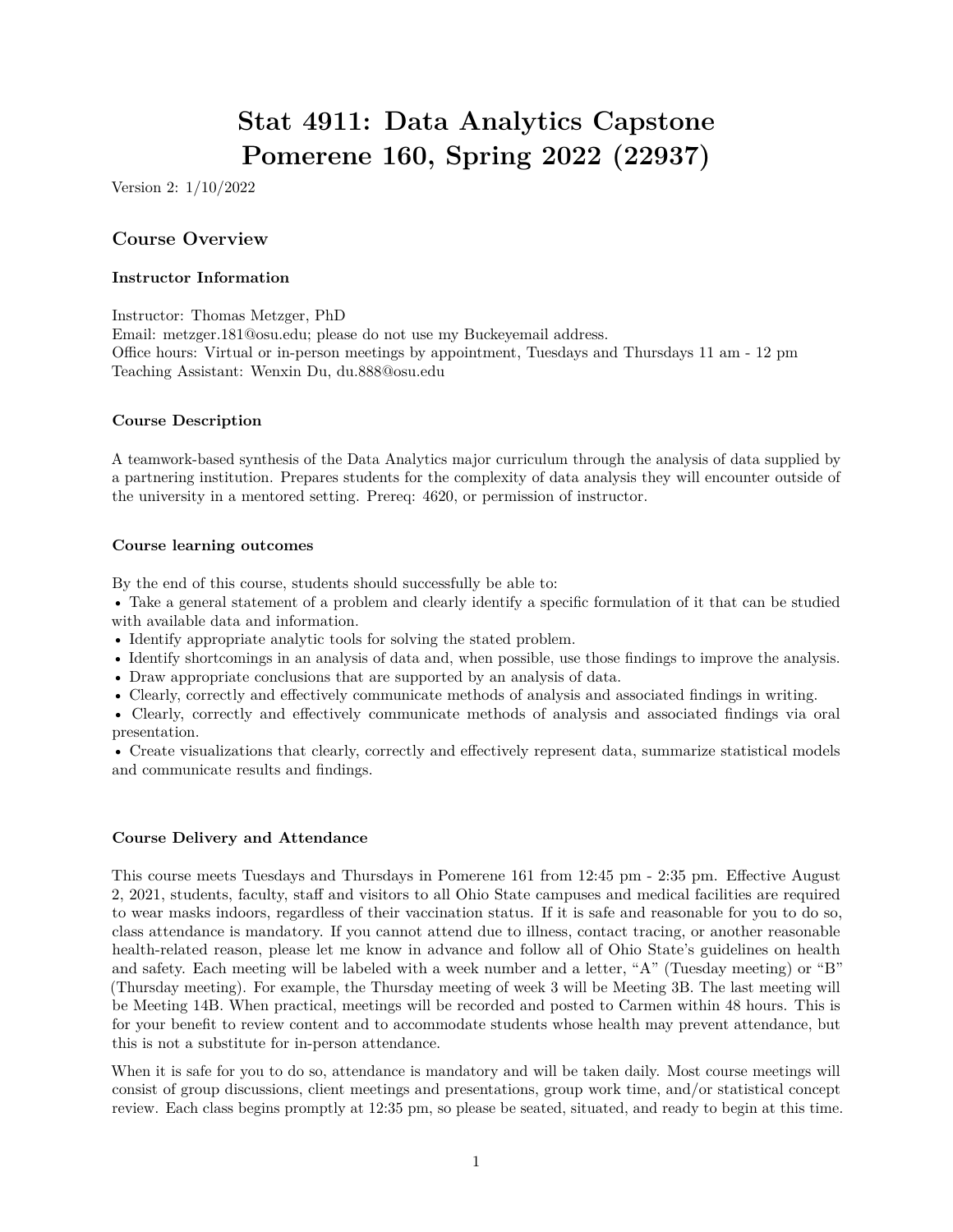All absences must be communicated in advance. Excused absences require some indication that you have put the effort in to make up the material and communicate with your team and the clients. Whether an absence is excused is entirely at the discretion of the professor. Health-related absences should be documented with a doctor's note. Strong prior attendance, participation, and advance notice will help your case.

In the event that you are required to miss class due to quarantine, illness, or another mandated reason, **[you](https://osu.zoom.us/j/93657398656?pwd=K2VxRGl5N2NqVk5tZDY0b3FQdGordz09) [may join the live class simulcast by clicking here](https://osu.zoom.us/j/93657398656?pwd=K2VxRGl5N2NqVk5tZDY0b3FQdGordz09)**. Please do not share this link outside of the course.

Participation should include active, respectful engagement in the class by being physically and mentally present, and may also include asking and answering questions, attending office hours, or demonstrating effort and engagement in the course.

# **Materials**

#### **Software**

• Required software: we will extensively use the statistical software package called R (The R Project for Statistical Computing; [http://www.r-project.org/\)](http://www.r-project.org/). This software package is available for free. You can download R for Windows, Mac, and Linux, from the CRAN archive at [https://cran.r-project.org.](https://cran.r-project.org) An in-depth introduction to R is available at [http://cran.r-project.org/doc/manuals/R-intro.pdf.](http://cran.r-project.org/doc/manuals/R-intro.pdf) Tutorials are available in the Swirl system, which you can learn about at [http://swirlstats.com/.](http://swirlstats.com/) "R Programming: The basics of programming in R" is an appropriate first tutorial for students who have never used R.

• Required software: we will also use the R interface RStudio. This package is available for Windows, Mac, and Linux and can be downloaded for free from [http://rstudio.org.](http://rstudio.org) Note that RStudio requires R to be installed.

• Required software: Microsoft Office 365 ProPlus. All Ohio State students are now eligible for free Microsoft Office 365 ProPlus through Microsoft's Student Advantage program. Each student can install Office on five PCs or Macs, five tablets (Windows, iPad® and Android™) and five phones. Students are able to access Word, Excel, PowerPoint, Outlook and other programs, depending on platform. Users will also receive 1 TB of OneDrive for Business storage. Office 365 is installed within your BuckeyeMail account. Full instructions for downloading and installation can be found [https://ocio.osu.edu/kb04733.](https://ocio.osu.edu/kb04733)

# **Grades and Assignments**

## **Readings, Written Work, and Reflections (25%)**

Reading assignments will be posted covering topics such as machine learning, data analytics, statistics, data ethics, professionalism, presentation skills, communication, and workplace concerns for data scientists. Reflections may take the form of Carmen discussion boards, live discussions during our class, or written reflections. Submissions will be graded on a combination of the quality, depth, and professionalism of your contribution/reflection. Late written submissions will only be accepted at the professor's discretion. Missed class discussions cannot be made up.

## **Projects (75%)**

Each project will consist of several weeks of analysis toward a client's needs. Project grades will comprise the following:

• Formal project updates. Once per week during our class meetings, each individual member of your group will provide a formal update of their progress. Your formal update should comprise one or two slides with results so far, steps taken, and next steps. It should address how your individual work contributes to the group's overall goals. For this practice project, this will occur just once on Tuesday, January 18, but for our formal projects, this will happen weekly. This is an individual responsibility.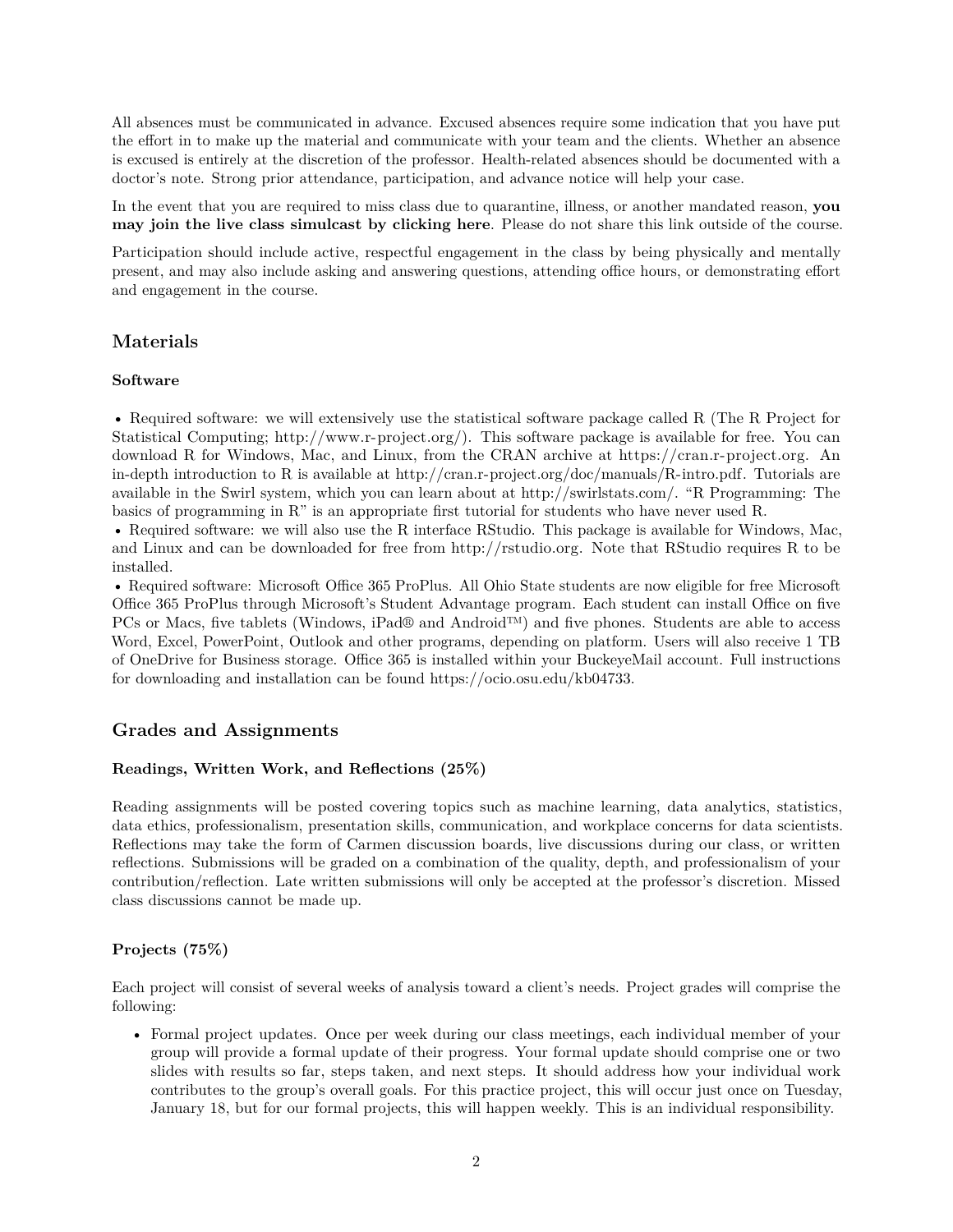- A single written PDF report, limited to 15 pages, detailing your findings, including the *relevant* code formatted from R Markdown. Jupyter Notebooks, or a similar format. The report should be professional, cleanly formatted, and clear. Interpretations and recommendations should be put into a context relevant to the Port Authority. This is a group responsibility.
- A single presentation of about 10 minutes outlining your findings and recommendations. The presentation is meant to highlight the key takeaways of your analysis, containing recommendations, interpretations, and relevant visualizations that address the key research questions. The audience of your presentation will be decision makers, not statisticians or data scientists! Each team member should contribute with their findings and provide at least one supporting visualization. This is a group responsibility.
- Part of your grade will also come from a peer evaluation, where your teammates honestly and anonymously evaluate your professionalism, contribution, and teamwork.

# **Academic Integrity**

I take academic integrity very seriously. There is no place at The Ohio State University for academic misconduct, and I have submitted many students in the past for violations including copying other students' work and receiving unauthorized assistance on exams.

• Submitting work: Collaboration is central to this course and will be for your careers, but ultimately the work you submit must be your own. Directly copying another student's code, work, or file is not permitted. • Reusing past work: In general, you are prohibited in university courses from turning in work from a past class to your current class, even if you modify it. If you want to build on past research or revisit a topic you've explored in previous courses, please discuss the situation with me.

• Falsifying research or results: All research you will conduct in this course is intended to be a learning experience; you should never feel tempted to make your results or your library research look more successful than it was.

• Collaboration and informal peer-review: The course includes many opportunities for formal collaboration with your classmates. While study groups and peer-review of major written projects is encouraged, remember that copying others' work is not permitted. If you're unsure about a particular situation, please feel free just to ask ahead of time.

It is the responsibility of the Committee on Academic Misconduct to investigate or establish procedures for the investigation of all reported cases of student academic misconduct. The term "academic misconduct" includes all forms of student academic misconduct wherever committed; illustrated by, but not limited to, cases of plagiarism and dishonest practices in connection with examinations. Instructors shall report all instances of alleged academic misconduct to the committee (Faculty Rule 3335-5-487). For additional information, see the Code of Student Conduct [http://studentlife.osu.edu/csc/.](http://studentlife.osu.edu/csc/)

# **Health, Safety, and Accommodations**

## **COVID Information**

The Ohio State University Wexner Medical Center's Coronavirus Outbreak site [\(https://wexnermedica](https://wexnermedical.osu.edu/features/coronavirus) [l.osu.edu/features/coronavirus\)](https://wexnermedical.osu.edu/features/coronavirus) includes the latest information about COVID-19 as well as guidance for students, faculty and staff. Be sure to review policies for students that can be found here: [https:](https://safeandhealthy.osu.edu/current-students) [//safeandhealthy.osu.edu/current-students.](https://safeandhealthy.osu.edu/current-students)

As of August 2, 2021, all students, faculty and staff are required to wear masks in classrooms and other shared indoor spaces. These include common areas, conference rooms, shared office spaces, hallways, buses and shared vehicles on all Ohio State campuses. Students should be as spread out as possible inside classrooms. Individuals should not eat in classrooms. Individuals can take an occasional drink, but should take masks off only as necessary.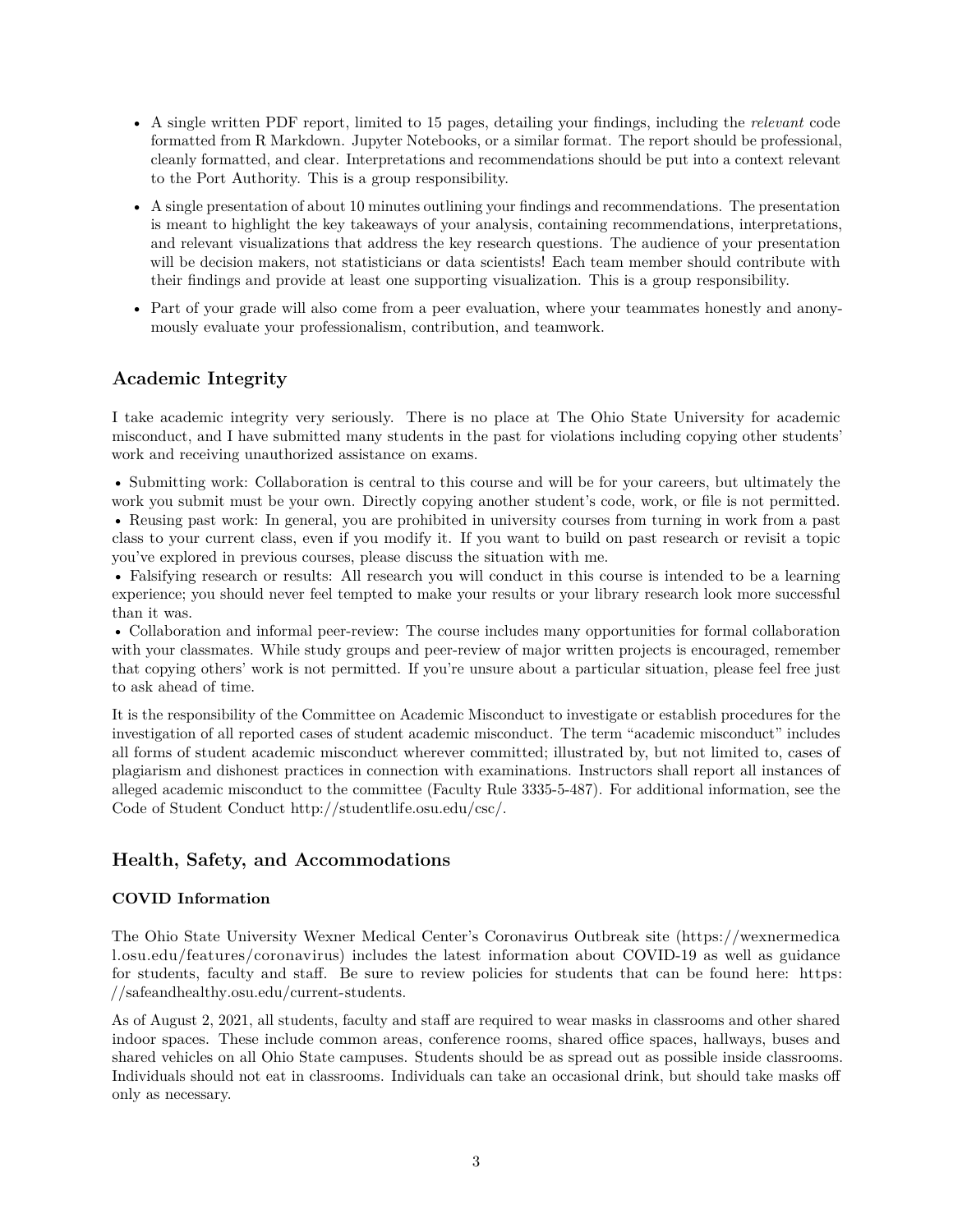In the event you are unable to attend class for an extended period of time, please reach out to me as soon as possible. If it is reasonable for you to continue participating remotely, all materials will remain accessible for you. In the event I am unable to participate for an extended period of time, I will let students know as soon as possible. A replacement instructor will be available through the Department of Statistics.

## **Title IX Policy**

Title IX makes it clear that violence and harassment based on sex and gender are Civil Rights offenses subject to the same kinds of accountability and the same kinds of support applied to offenses against other protected categories (e.g., race). If you or someone you know has been sexually harassed or assaulted, you may find the appropriate resources at<http://titleix.osu.edu> or by contacting the Ohio State Title IX Coordinator at [titleix@osu.edu.](mailto:titleix@osu.edu)

## **Student Services and Accessibility Accommodations for Students with Disabilities**

The University strives to make all learning experiences as accessible as possible. If you anticipate or experience academic barriers based on your disability (including mental health, chronic or temporary medical conditions), please let me know immediately so that we can privately discuss options. To establish reasonable accommodations, I may request that you register with Student Life Disability Services. After registration, make arrangements with me as soon as possible to discuss your accommodations so that they may be implemented in a timely fashion. SLDS contact information: [slds@osu.edu;](mailto:slds@osu.edu) 614-292-3307; slds.osu.edu; 098 Baker Hall, 113 W. 12th Avenue.

If you have accommodations, it is your responsibility to communicate these with me in a timely and efficient manner.

Student academic services:<http://advising.osu.edu/welcome.shtml>

Student support services:<http://ssc.osu.edu>

## **Diversity and Inclusion**

The Ohio State University affirms the importance and value of diversity in the student body. Our programs and curricula reflect our multicultural society and global economy and seek to provide opportunities for students to learn more about persons who are different from them. We are committed to maintaining a community that recognizes and values the inherent worth and dignity of every person; fosters sensitivity, understanding, and mutual respect among each member of our community; and encourages each individual to strive to reach his or her own potential. Discrimination against any individual based upon protected status, which is defined as age, color, disability, gender identity or expression, national origin, race, religion, sex, sexual orientation, or veteran status, is prohibited.

## **Mental Health**

As a student you may experience a range of issues that can cause barriers to learning, such as strained relationships, increased anxiety, alcohol/drug problems, feeling down, difficulty concentrating and/or lack of motivation. These mental health concerns or stressful events may lead to diminished academic performance or reduce a student's ability to participate in daily activities. The Ohio State University offers services to assist you with addressing these and other concerns you may be experiencing. If you or someone you know are suffering from any of the aforementioned conditions, you can learn more about the broad range of confidential mental health services available on campus via the Office of Student Life's Counseling and Consultation Service (CCS) by visiting ccs.osu.edu or calling 614-292-5766. CCS is located on the 4th Floor of the Younkin Success Center and 10th Floor of Lincoln Tower. You can reach an on call counselor when CCS is closed at